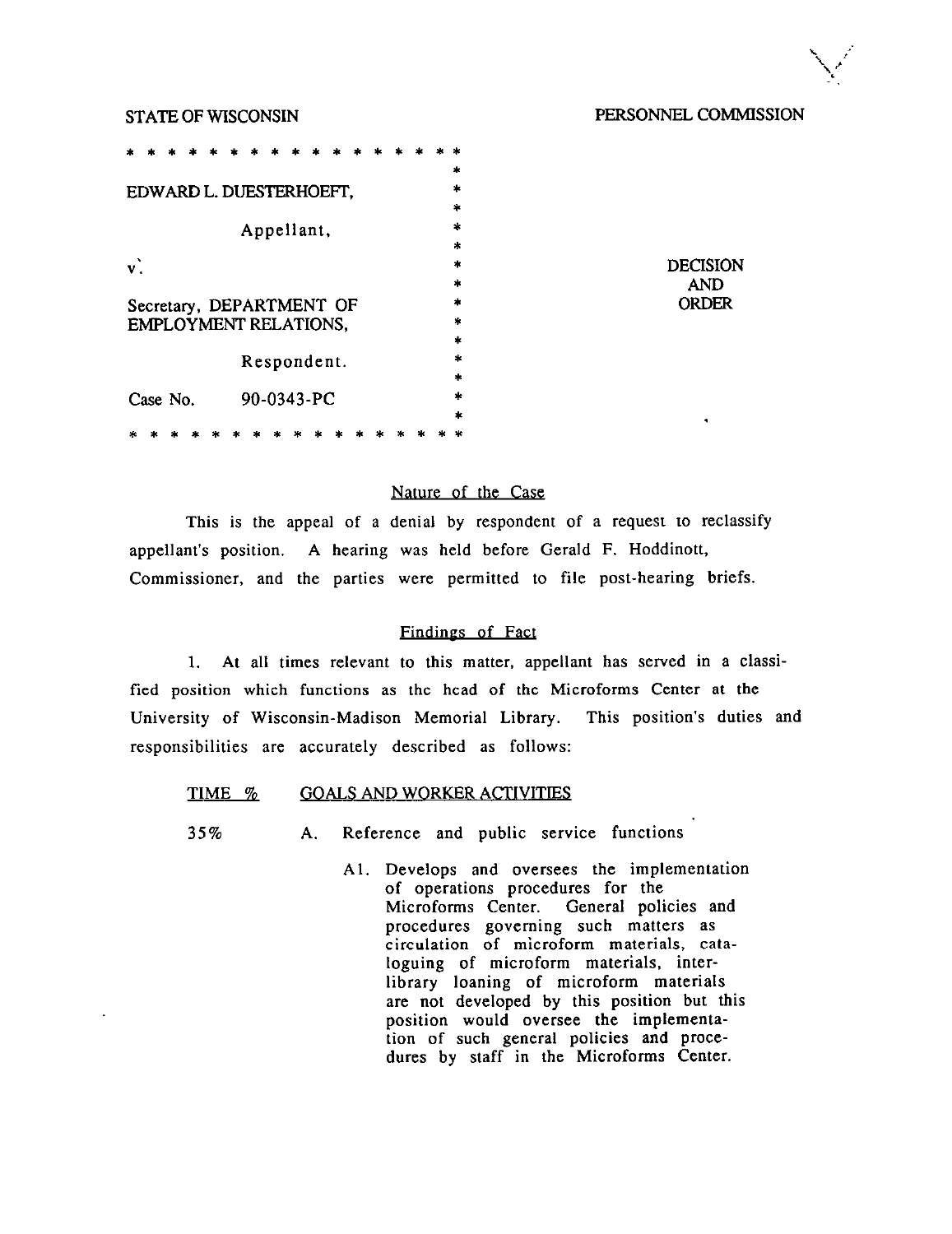| A2. |              |  | Provides access to Microforms Center |  |  |
|-----|--------------|--|--------------------------------------|--|--|
|     | collections. |  |                                      |  |  |

- A3. Assists users in identification of alternative resources held in campus collections.
- A4. Assures accuracy of holdings information of Microforms Center collections.
- AS. Amplifies cataloguing information by providing additional access points to large microform sets.
- A6. Prepares new acquisition lists.

#### 20% B. Intra-library liaison

- Bl. Communicates cataloguing and technical service needs for the Microforms Center to the appropriate personnel in Central Technical Services.
- B2. Determines needs for additional cataloguing and provides bibliographic searching to the cataloguing department to facilitate the cataloguing.
- B3. Tracks missing material, initiates claims, replacement requests and oversees inventory.
- B4. Works closely with bibliographers and interlibrary loan staff in the use of microforms and the filling of loan requests.
- B5. Acts as a resource within the General Library System and for other campus libraries on the subject of microforms materials and equipment.
- 30% c Maintenance of collections and facility
	- Cl. Establishes policy and procedure questions in relation to maintenance of collection.
	- C2. Provides appropriate preservation techniques for the collection.
	- C3. Provides appropriate housing, packaging and storage of the collections and delegates work to subordinate staff.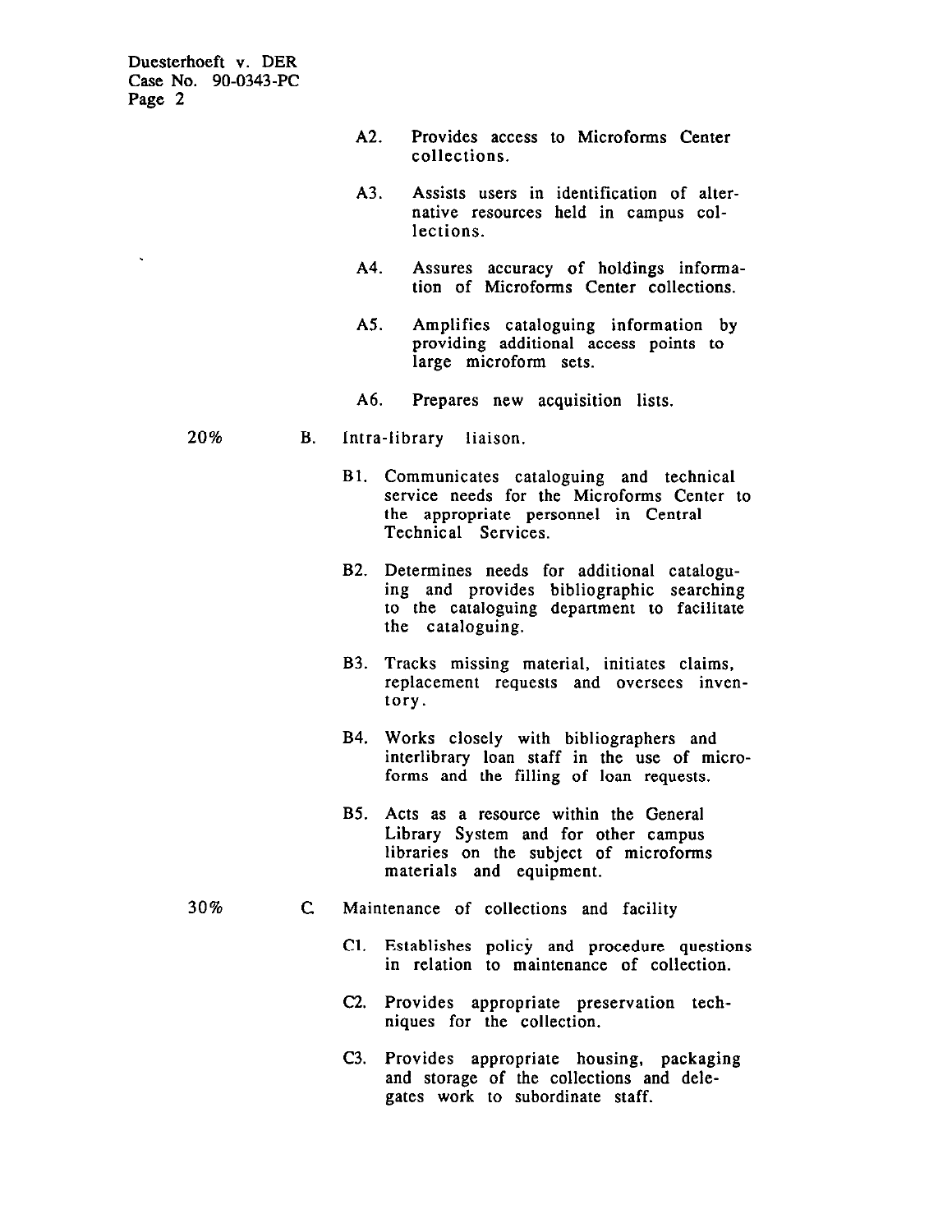|        |  | Duesterhoeft v. DER |
|--------|--|---------------------|
|        |  | Case No. 90-0343-PC |
| Page 3 |  |                     |

|    |    |     | C4. Provides appropriate instruction to staff<br>and patrons in handling of the micro-<br>forms and the equipment.                    |
|----|----|-----|---------------------------------------------------------------------------------------------------------------------------------------|
|    |    | C5. | Responsible for arrangement and func-<br>tioning of equipment which includes<br>calling for repair and replacement.                   |
| 5% | D. |     | Administrative functions.                                                                                                             |
|    |    |     | D1. Maintains and interprets operational<br>statistics.                                                                               |
|    |    |     | D2. Anticipates machine replacement and<br>future needs of the facility, making<br>recommendations in relation to growth<br>patterns. |
|    |    | D3. | Responsible for, or delegates, opening and<br>closing of the facility.                                                                |
| 5% | E. |     | Supervisory functions.                                                                                                                |
|    |    | E1. | Supervises 3600 hours/ fiscal year of stu-<br>dent assistant staff, including hiring,<br>training, scheduling and assigning work.     |
|    |    | E2. | Directs and corrects the performance of<br>staff to insure accuracy of procedure,<br>policy and record keeping.                       |
|    |    | E3. | Effectively recommends discipline or<br>dismissal to appropriate supervisors.                                                         |
| 5% | F  |     | Miscellaneous                                                                                                                         |

The changes in the duties and responsibilities of appellant's position since it was first classified at the Librarian 1 level are described in goals Al., B2., and Cl. The supervisor of appellant's position is the Head of User Services at Memorial Library which is an academic staff, not a classified. position.

3. The collection of materials maintained in the Microforms Center includes some materials also available in the form of written books/ documents/ periodicals on the shelves of Memorial Library. The majority of the materials maintained in the Microforms Center are available in the Memorial Library only in microform format either because the written form is considered too fragile to be placed on the shelves for general circulation or because the Memorial Library does not possess the written form. Appellant's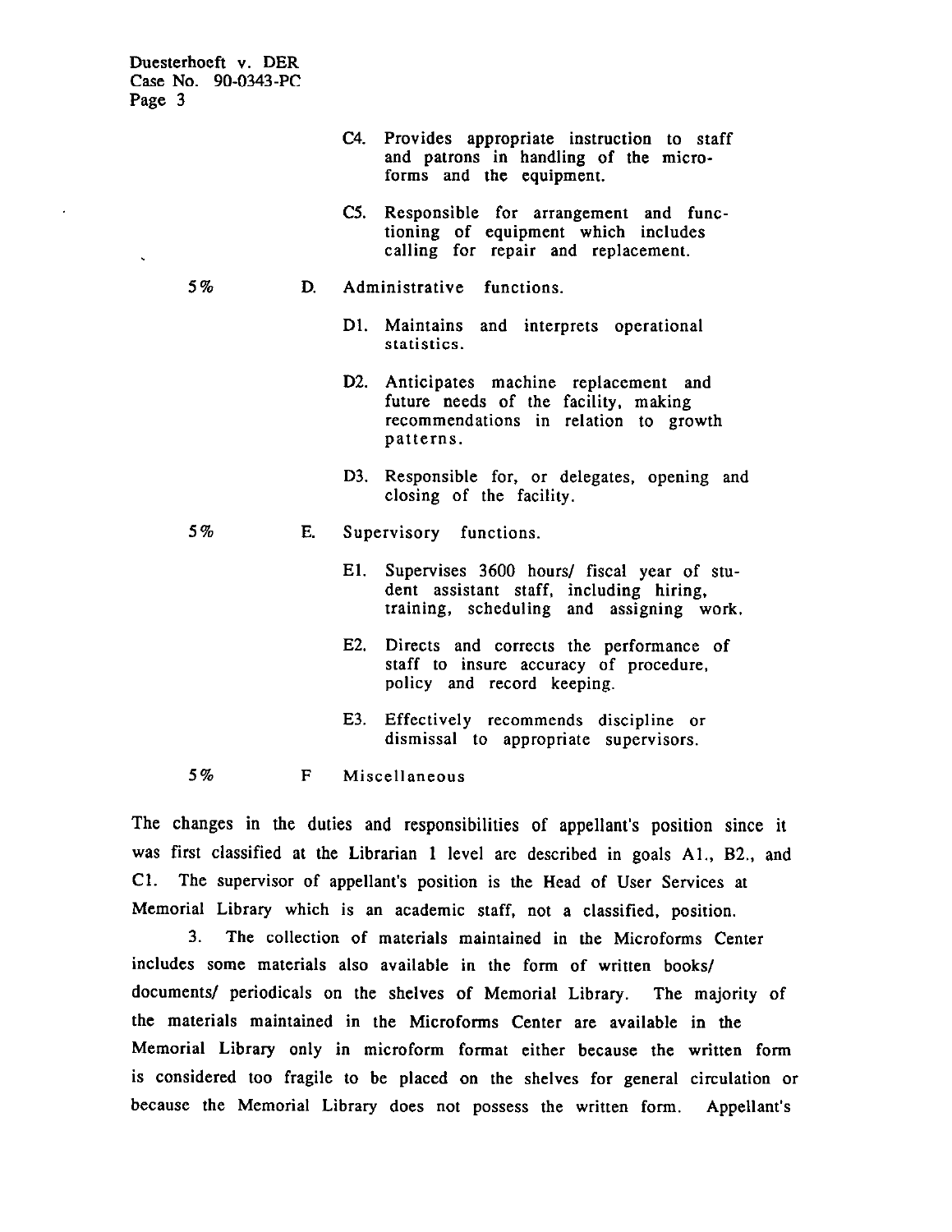position is not responsible for determining which materials will be included in the collection of the Microforms Center. Appellant's position is not responsible for determining which materials are fragile or for determining how they should be preserved. Appellant's position is not responsible for overseeing the reproduction of materials in microform formats.

4. The collection of materials maintained in the Microforms Center includes some sets of materials which are considered unique because the materials appear as a set in few, if any, other libraries; or because many or most of the individual materials in the set appear in few, if any. other libraries. These materials do not constitute the majority of materials in the collection of the Microforms Center.

5. Appellant's position does not have responsibility for the original cataloguing of the materials in the Microforms Center. Appellant's position does have responsibility on occasion for providing bibliographic information he has assembled to the cataloguing department for the purpose of assisting with the cataloguing of these materials. In other parts of the Memorial Library, this function is performed by positions assigned to the Library Associate classification which is in a lower level series than the Librarian series. Appellant's position also has the responsibility for developing and. maintaining a listing of these materials which is organized in such a way that it permits the efficient location of materials in the Microforms Center collection. Appellant's position trains Center staff in the interpretation and application of this listing.

6. The Microforms Center receives inquiries through the Inter-Library Loan unit of the Memorial Library for information which has been the subject of a request from another library in the state or in the nation. Appellant's position, in responding to such a request, may have to conduct research to determine if such information exists within the Microforms Center collection. Such research requires general familiarity with the collection as well as extensive familiarity with the manner in which the materials in the collection are organized.

I. The materials in the Microforms Center collection consist of approximately 800,000 items.

8. Appellant requested the reclassification of his position to the Librarian 3 level. This request was denied at the Memorial Library level, the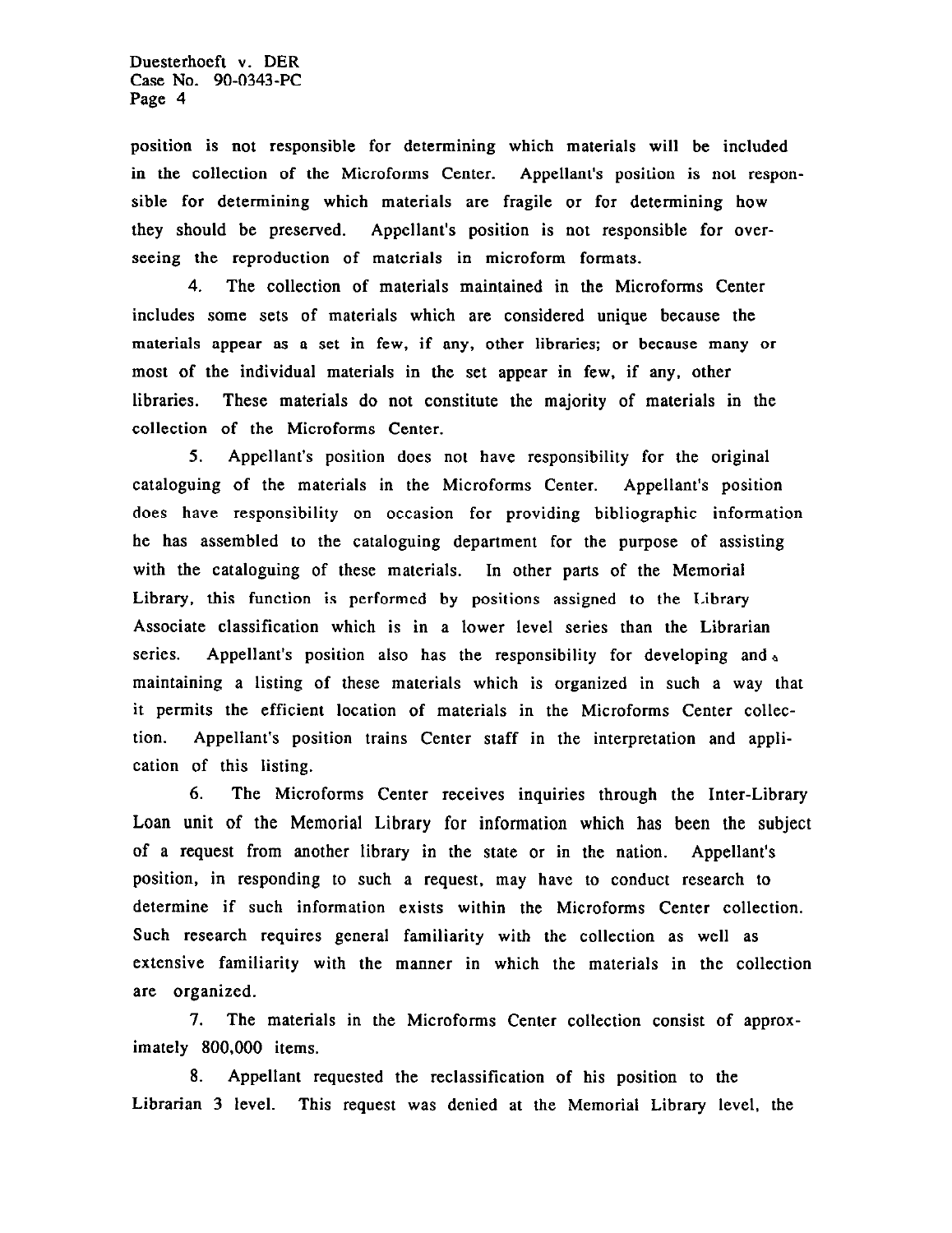University of Wisconsin-Madison campus level, and by respondent. Appellant filed a timely appeal of respondent's denial with the Commission.

9. The position standard for the Librarian series states as follows, in pertinent part:

I. INTRODUCIION

\*\*\*

F. Glossary of Terms

All of the terms listed here may not be used in the position standard. However, for purposes of allocating positions to this standard, commonly used terms are listed below:

\*\*\*

ACQUISITION WORK - The process of securing materials for the library's collection Materials can be secured by purchase , as gifts, or through exchange programs.

\*\*\*

AGENCY LIBRARY - A library located in a State department which has a primary purpose to serve the department staff in support of the department's mission.

\*\*\*

BIBLIOGRAPHY - A list of books or periodical articles, usually on a particular subject. National bibliographies may include all books published in a particular geographic area or written in a particular language.

\*\*\*

CATALOG - A list of the holdings of a particular library or group of libraries.

CATALOGING - The process of describing "a work" and assigning a call number. Includes determine the main entry, describing the work, and assigning added entries. subject entries, and a call number.

\*\*\*

COLLECTION DEVELOPMENT - The process of identifying the strengths and weaknesses of a library's information resources with respect to patron needs and community resources, and of attempting to correct the weaknesses. It requires a continual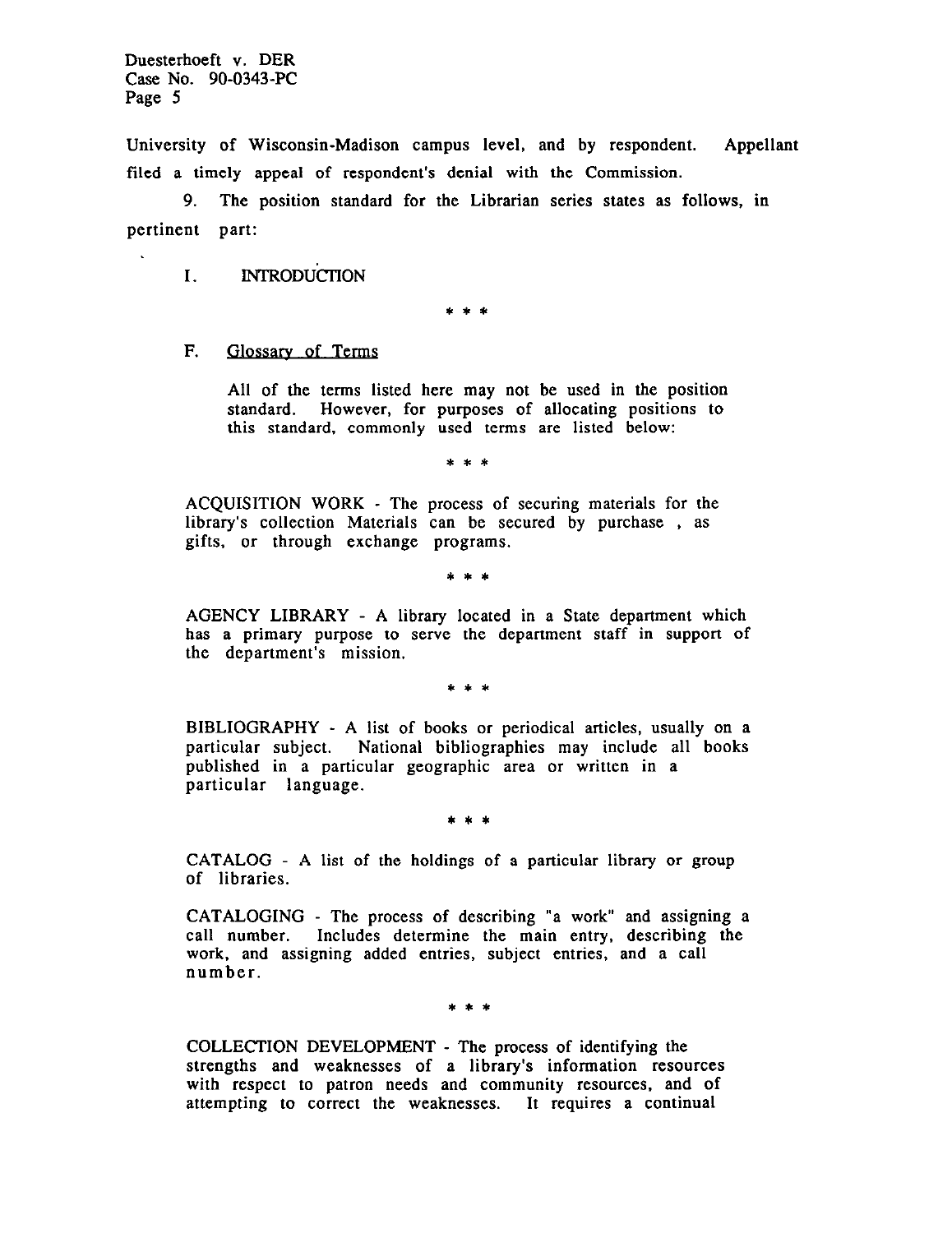> examination and evaluation of the library's resources. Further, it requires a constant study of patron needs and changes in the community the library services.

> > \*\*\*

INSTITUTION LIBRARY - A library located in a state institution such as Central Wisconsin Center, Green Bay Reformatory, or Wisconsin School for the Deaf.

INTERLIBRARY LOAN - The lending of material or copies of material by one library to another library.

\*\*\*

MICROFORM - A photographic miniature reproduction on film that must be magnified on special machines in order to be read. Also called "microreproductions". Microform formats include aperture cards, microfiche, microfilm, and ultramicrofiche.

\*\*\*

SELECTION - The process of deciding which information items to acquire for a library collection. It may involve decisions between items that provide information about the same subject; it may involve deciding whether the information contained in an item is worth the price; it may be a matter of deciding whether the item can stand up to the use it will receive. In essence, selection deals with decisions about quality and value.

\*\*\*

# G. Classification Factors

Because of the variety of library programs and their varying degrees of complexity, individual position allocations have and will be based upon general classification factors such as those listed below:

- 1. Organizational status as it relates to the level of responsibility assigned and accountability assumed for program policy development and/or implementation functions;
- 2. Availability and applicability of established guidelines, procedures, precedents, and legal interpretations;
- 3. Potential impact of policy and/or program decisions on the public, patrons, other governmental entities, and the state's resources;
- 4. Degree of internal and external coordination required to accomplish objectives;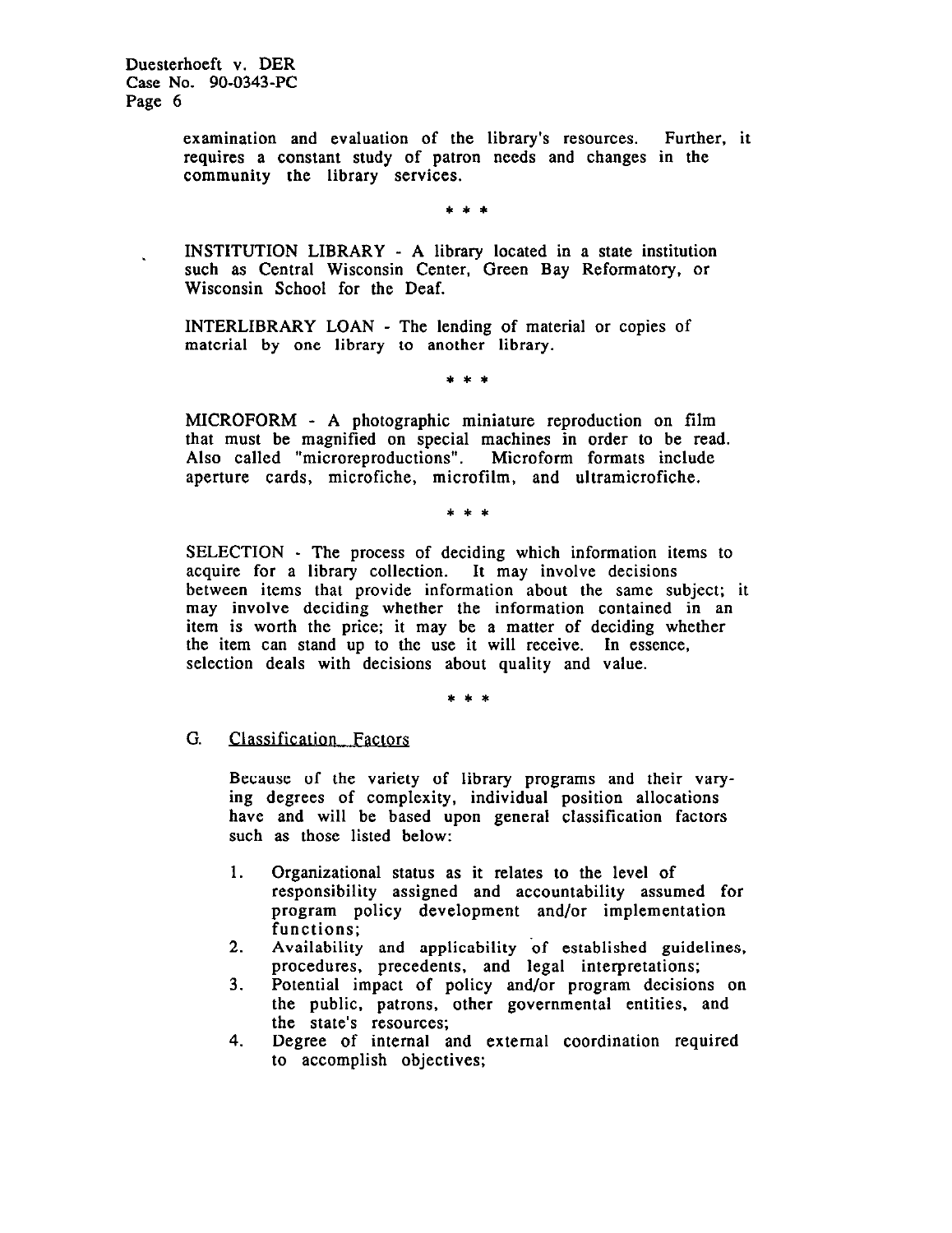- 5. Availability of other nonsubordinate staff whose authority it is to make the most difficult and unprecedented program decisions or interpretations; and
- 6. Scope, variety and complexity of decisions considering the number and nature of the variabiles that are relevant to the specific decision.

# II. CLASS DESCRIPTIONS

The following class descriptions define the basic class concept for each classification level and use specific position allocations to elaborate on each concept. To develop a full understanding of these class descriptions, they should be used in conjunction with the definitions provided under Section I.F. As previously mentioned, several different areas of specialization and position categories exist within this occupational area and it is recognized that this position standard cannot describe every eventuality or combination of duties and responsibilities. Therefore, these class descriptions are also intended to be used as a framework within which positions not specifically defined can be equitably allocated on class factor comparison basis with other positions which have been specifically allocated.

## Librarian 1 PR13-03

This is professional library work in a state agency or state institution library. Positions allocated to this level function independently either as 1) a specialist, responsible for performing a wide range of library functions such as reference, collection development or cataloging within a specialized program or subject area; or 2) a generalist, performing a variety of professional library functions such as reference, circulation, and original cataloging. Positions may in addition function as leadworkers of lower level personnel. Positions allocated to this level function under limited supervision received from higher level professional library staff.

#### Representative Positions

# Specialist - Health & Social Services - Central Wisconsin Center

Identifies and selects a variety of materials dealing in one of a variety of different mental health subjects to be used by parents and community groups; produces materials in a particular area, including writing scripts, processing video tapes, and developing circular; classifying and cataloging a variety of materials; and providing reference services to community persons and agencies.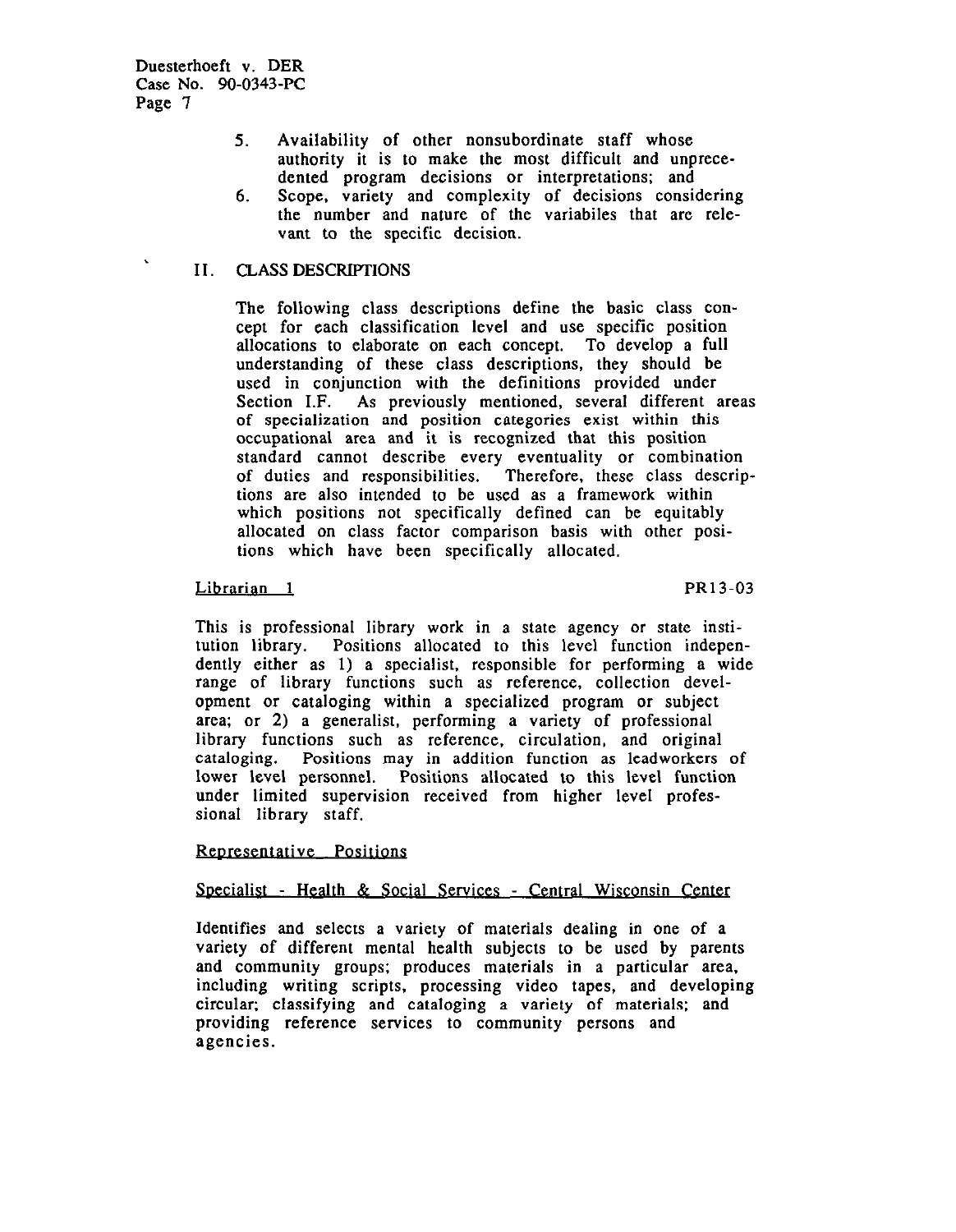# Generalist-Department of Justice

Responsible to a Librarian 2 - provides reference and research services; trains department staff in the use of an automated legal retrieval system; develops a documents collection; checks in new library materials; and prepares pamphlets and periodicals for binding.

## Librarian 2 PR13-05

This is professional library work in a state agency or institution. Positions allocated to this level function either as 1) the chief librarian in a state agency responsible for all library operations including cataloging, circulation, acquisitions, reference, and in addition performs a variety of administrative tasks associated with planning, organizing, and directing all department library operations; 2) a subject matter specialist performing a wide range of library functions in addition to establishing policies and procedures affecting their speciality area, which transcends departmental boundaries. Positions may in addition function as leadworkers of lower level personnel. Positions at this level function under the general supervision of administrative staff or higher level supervisory librarians. It should also be noted that positions of a similar kind, level scope and complexity will also be allocated to this classification.

# Reoresentative Positions

# Deoartment of Industrv. Labor and Human Relations - Chief Librarian

Coordinates acquisitions and circulation activities; researches reference documents to answer informational and reference questions; provides inter-library loan activities; evaluates and selecting new materials; manages funds for the Government Printing Office deposit account; establishes library policies and procedures; and plans and develops library references.

# Department of Natural Resources - Chief Librarian

Develops library policies and procedures; coordinates library services between outlying districts; prepares the library budget; coordinates library reference services; and catalogs and classifies library materials.

#### H&SS - Mendota - Specialist

Audio-Visual (AV) provides research and reference services to institution staff and members of the general public; provides consultation to community mental health centers on referral services, equipment, collection development, etc.;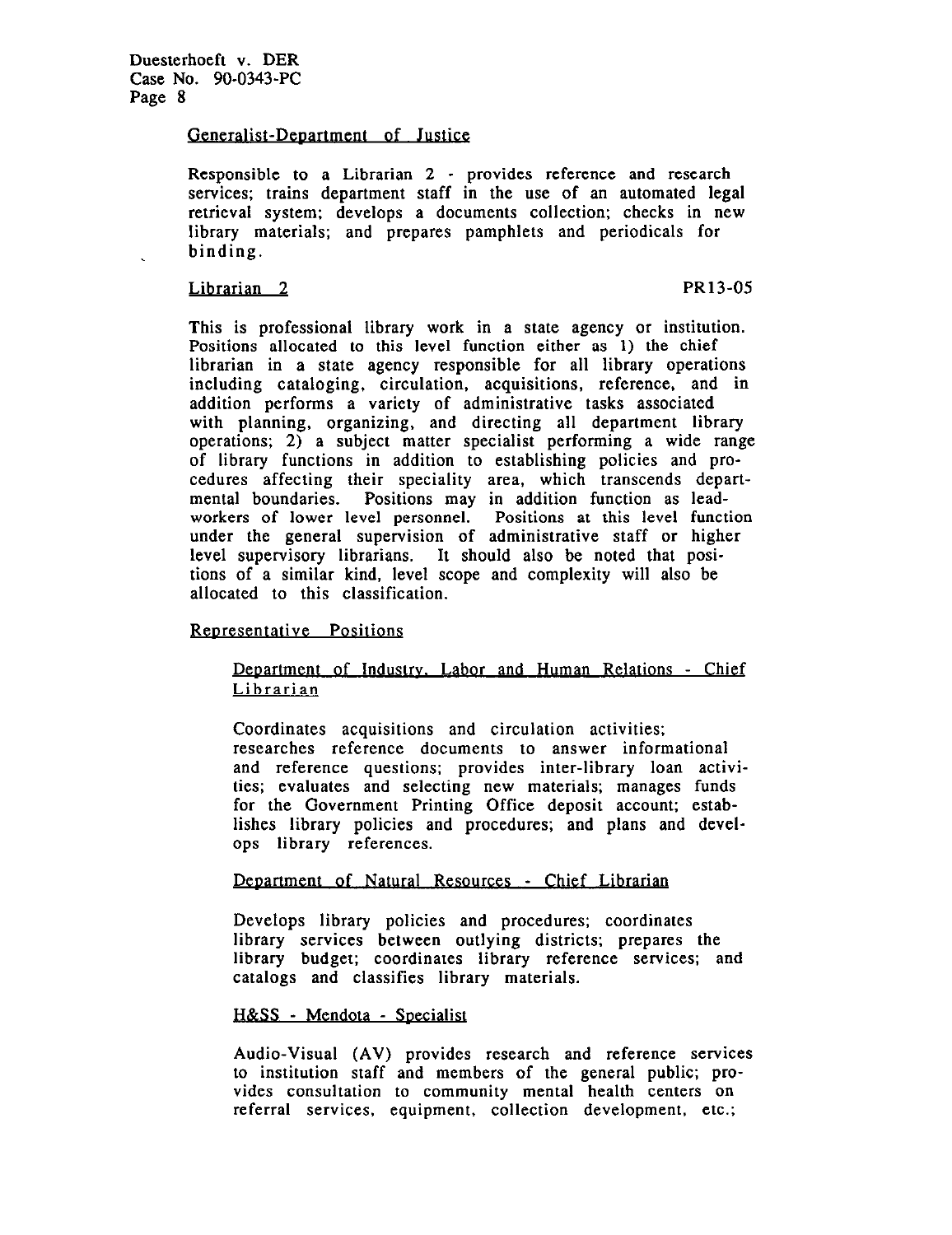> develops budget requests for AV materials; and selects and catalogs AV materials.

#### Legislative Reference Bureau - Specialist

Assembles, organizes and classifies newspaper and legislative magazine clippings on a variety of subject areas; recatalogs committee hearings, reports and bills; and updates the periodical and series collection.

#### Librarian 3 PR13-06

This is advanced professional library work. Positions allocated to this level are highly specialized and are responsible for providing professional library services to any statewide library system. Positions are responsible for providing professional library services to patrons on a nationwide basis and in addition function as a depository for unique or specialized materials. Positions may in addition function as leadworkers of lower level personnel. Positions at this level function under the general supervision of a Librarian Supervisor. It should also be noted that positions of a similar kind, level, scope and complexity will also be allocated to this level.

## Reoresentative Positions

DPI - Reference & Loan

Audio-visual Librarian - provides AV materials; develops policies and procedures as they relate to providing statewide AV reference and loan services; coordinates the selection and acquisition of AV materials; maintains a weeding program; catalogs a variety of AV materials; and answers specialized AV reference questions.

#### Historical Society - Assistant Government Publications

Librarian - Reviews and directs the work of the State Provincial, and Local Government publications unit; catalogs Wisconsin government serials; instructs and reviews the descriptive cataloging of retrospective materials and assigns call numbers; and determines the units conservation needs.

10. Positions offered for comparison purposes in the hearing record include:

a. Clarence Brown--Librarian 1--UW-Madison Memorial Library. This position is responsible for original cataloguing of bibliographic materials acquired by the Social Science Cluster in English and other Western European languages (with a concen-

 $\ddot{\phantom{0}}$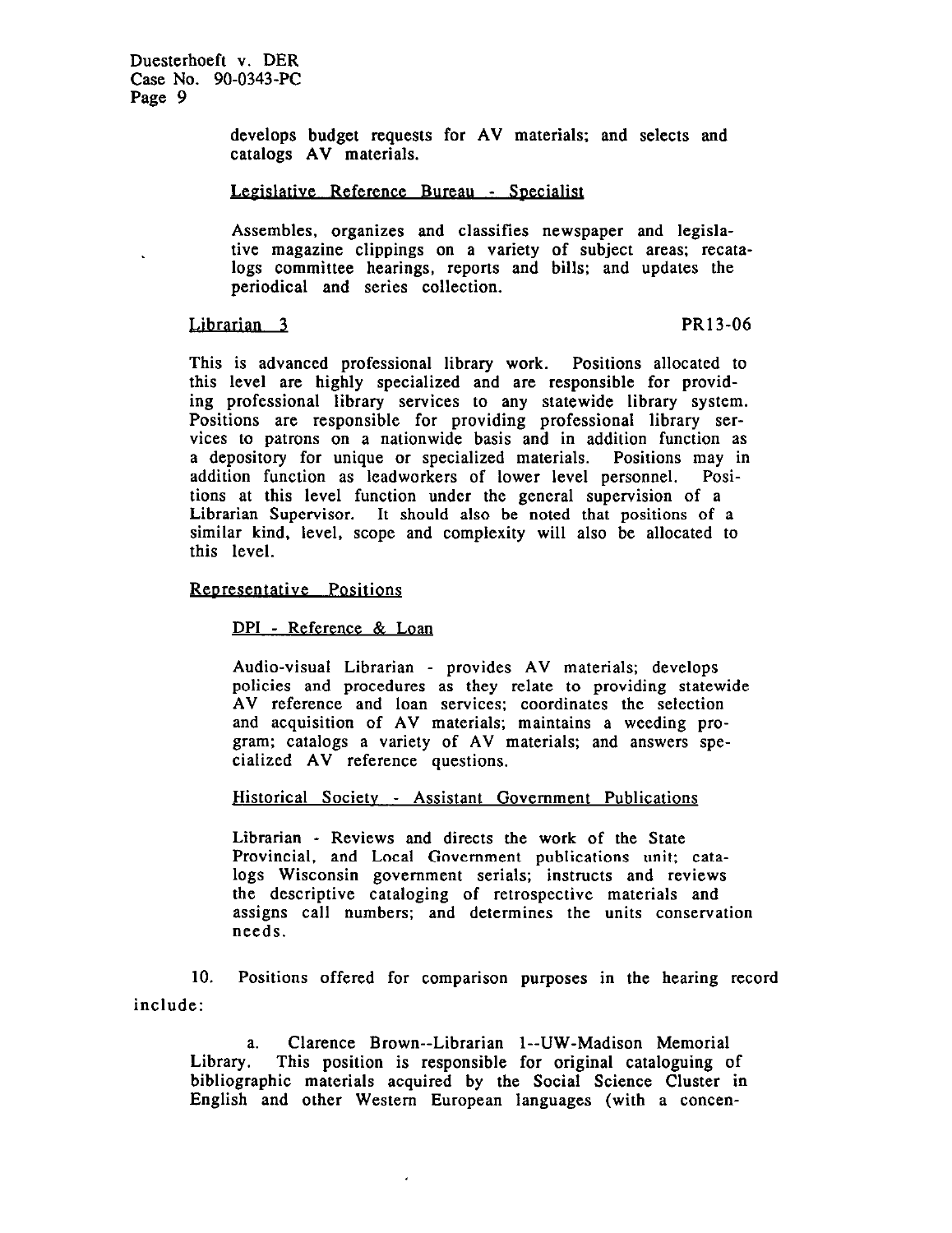tration on French), for input onto the international OCLC data base and requiring complex bibliographic searches on the OCLC data base to verify that the material has not yet been catalogued, determining whether the material will receive full or minimal level cataloguing. describing the item in such a manner that it is unique and distinguishable from all other items in the collection, determining descriptive access points and their proper form to enable library users to search the material on the OCLC and local NLS data bases, analyzing the subject matter of the material being catalogued and determining subject access points stated in terms of standard subject headings provided by the Library of Congress, assigning a classification number to the item based on its main subject matter in order to provide for a systematic subject arrangement of Cluster materials, creating cross references for access points used locally but not included in the Library of Congress's authority file, and supplying classification numbers and subject headings where necessary for records which lack them and are already on the OCLC data base (60%); participating in Cluster meetings and making recommendations in the areas of cataloguing. budgeting, collection development, bibliographic instruction and references (15%); providing reference services to patrons  $(25\%)$ .

b. Elisabeth Boehnen--Librarian 2--Department of Health and Social Services. This position is responsible for administering the agency library which includes responsibility for establishing and enforcing policies and procedures for all areas of library services and functions; directing the daily operations of the library; developing and implementing a long-range plan for library development; anticipating and planning for the short and long term information needs of agency staff through regular consultations; maintaining awareness of national and state trends in the areas of health, welfare, vocational rehabilitation, mental health, and juvenile justice; developing library collection in response to results of user surveys; analyzing requests for specific data, information, and publications from agency staff, other state and local agencies, UW staff, and the general public; filling requests for information through the means of library resources, database searches, or interlibrary loan; selecting and acquiring materials for library; and maintaining the collection, circulation system, and card catalogue.

C. Philip E. Sager--Librarian 2--Department of Public Instruction. This position is responsible for providing and coordinating the delivery of public services in the DPI Microcomputer Center/Library (MCL) which includes developing library policies and procedures; providing specialized reference services including searching the Educational Resources Information Center and/or other appropriate databases using Bibliographic Retrieval Services, DIALOG, or Lexis/Nexis; preparing bibliographies for reference and research use: planning the development of the library collection and acquiring new materials; maintaining state-of-the-art knowledge regarding micro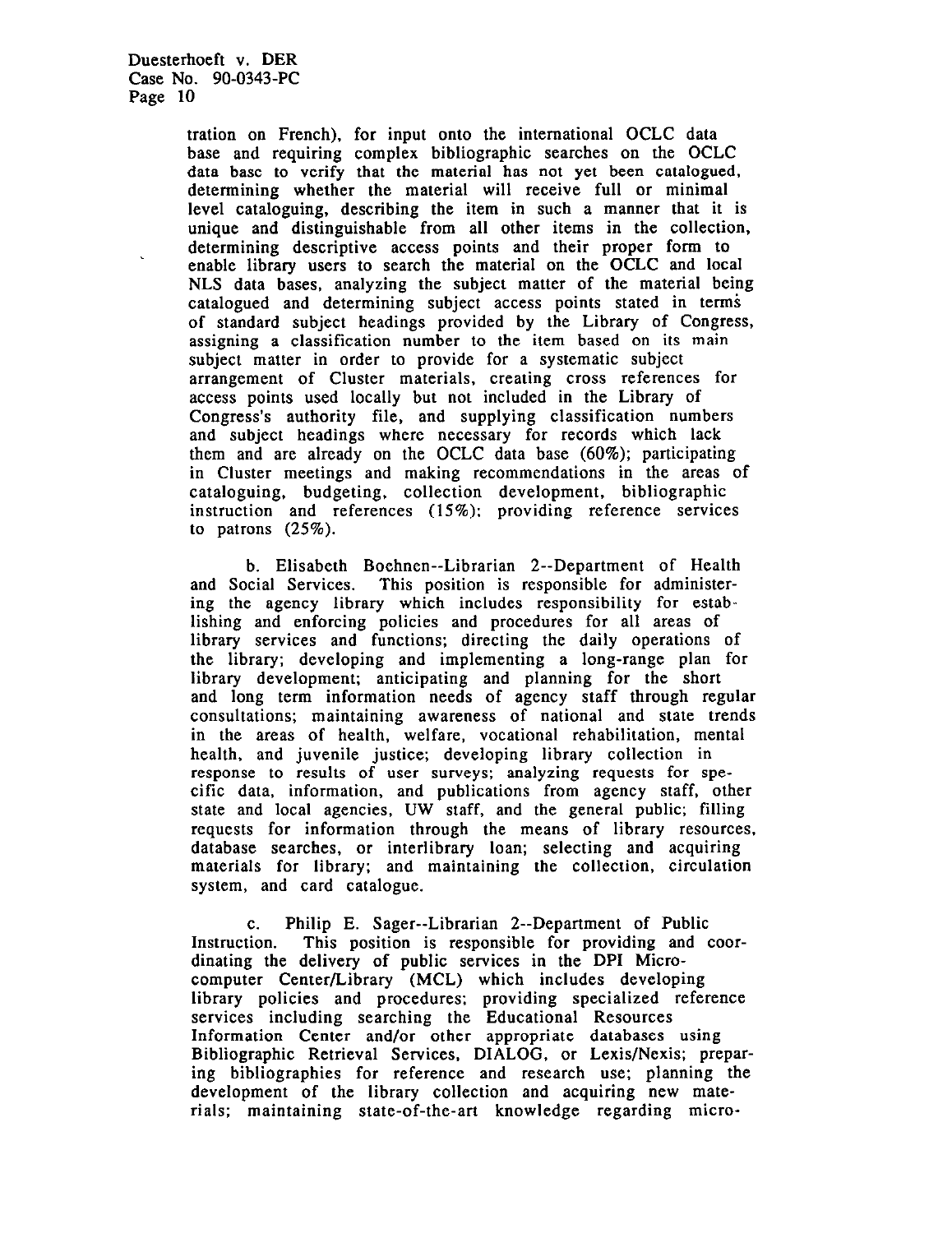computers and related technologies; providing statewide leadership for Wisconsin Dissemination Program and online searching for Wisconsin educators.

d. Craig Cramer--Librarian 3--State Historical Society. This position is responsible for developing, coordinating, and managing the services provided by the microforms unit, including developing and implementing policies and procedures for the microforms unit and functioning as liaison with microforms units in other city and academic libraries (30%); providing public services in the microform reading room, including assisting patrons in identifying, locating, and interpreting materials useful for their research and recommending other resources held in other divisions or sections of the Historical Society or in other institutions, and acquiring new materials for the microforms collection--in particular, this position applies a high degree of knowledge and expertise regarding resources, methods and techniques of conducting genealogical research--the State Historical Society is the repository of the fourth largest genealogical collection in the United States (30%); administering the technical services carried out in the microforms unit including determining the need for additional cataloguing (beyond that furnished by the catalogue section) to increase access to microforms by the public, performing original cataloguing of some materials, and recommending changes to the catalogue section and newspaper unit in the methods and procedures used in cataloguing microforms materials, and overseeing the maintenance of the card catalogue and shelf list (20%); and directing the work activities of support staff.

11. The duties and responsibilities of appellant's position are better described by the language of the Librarian 1 classification than that of the Librarian 2 or 3 classification and appellant's position is not comparable for classification purposes to the Librarian 2 and Librarian 3 positions offered for comparison purposes in the hearing record.

# Conclusions of Law

1. This matter is properly before the Commission pursuant to 8230.44(1)(b). Stats.

2. The appellant has the burden to show that respondent's denial of his request for the reclassification of his position was incorrect.

3. The appellant has failed to sustain this burden.

4. Respondent's denial of appellant's reclassification was correct and appellant's position is appropriately classified at the Librarian 1 level.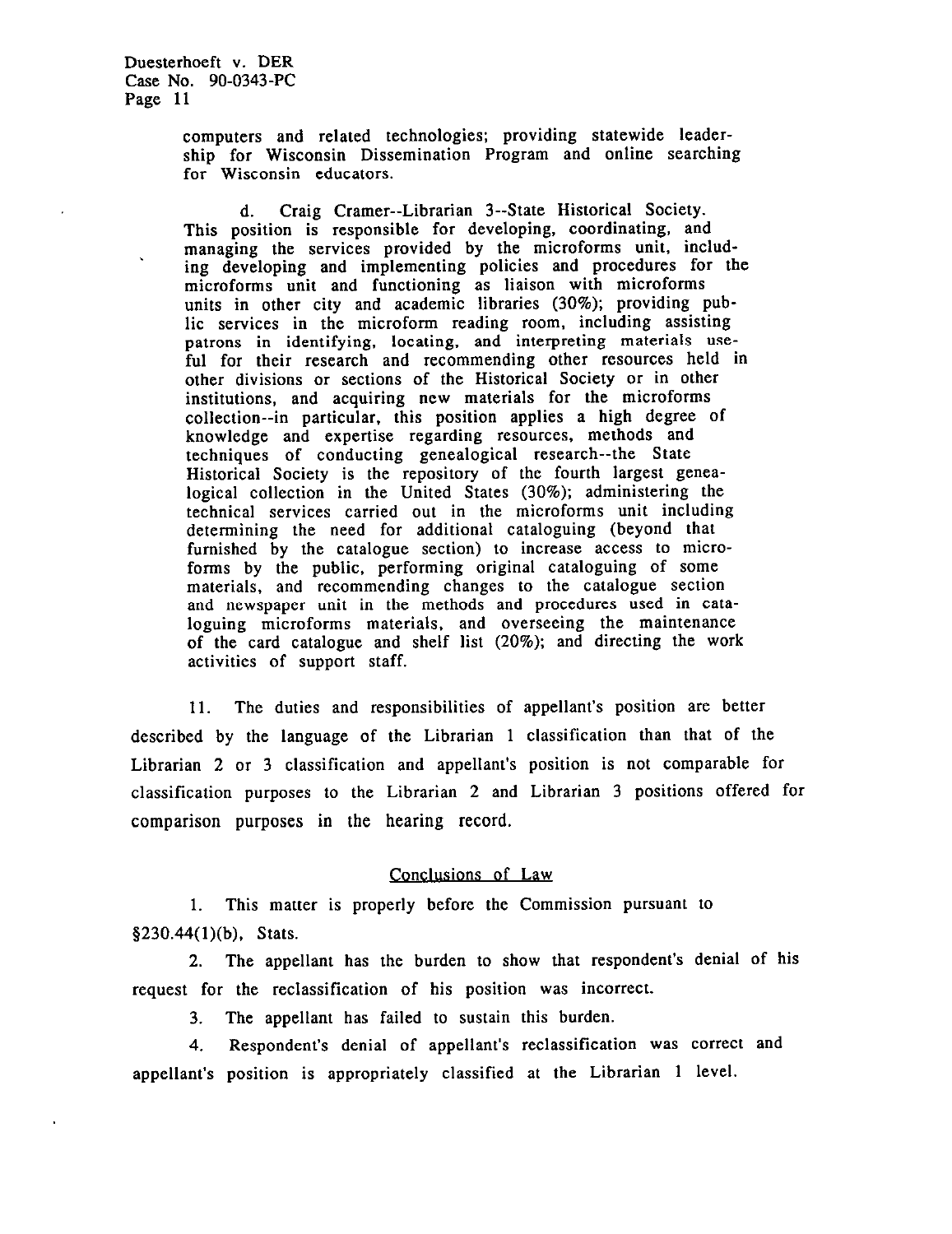$\mathbf{x}$ 

#### Opinion

The issue to which the parties agreed is:

Whether respondent's decision to deny the request for reclassification from Librarian 1 to Librarian 3 was correct.

Subissue: Whether appellant's position is more properly classified as Librarian 1. 2. or 3.

The basic authority for the classification of positions is the position standard and, within a position standard, the specifications for each classification. The specification providing the "best fit' is used to determine the actual classification. The "best fit" is determined by the specification reflecting job duties and activities within which the employee routinely spends a majority of his/her time. DER & DP v. PC (Doll), Dane County Circuit Court, 79-CV-3860, g/21/80; appeal settled, Court of Appeals, 80-1689, 2/g/81.

In order to be classified as a Librarian 2. a position must function either as (1) the chief librarian in a state agency responsible for all library operations including cataloguing. circulation, acquisitions. reference, and in addition perform a variety of administrative tasks associated with planning, organizing. and directing all department library operations; or (2) a subject matter specialist performing a wide range of library functions in addition to establishing policies and procedures affecting their specialty area, which transcends departmental boundaries.

It is clear from the record that appellant's position does not function as the chief librarian in a state agency. In addition, it is clear that appellant's position does not have responsibility for all library operations at the Memorial Library or even at the Microforms Center, i.e., his position is not responsible for original cataloguing, for determining circulation policies and procedures, or for acquisitions. The duties and responsibilities of appellant's position do not meet the requirements of the first allocation of the Librarian 2 classification.

In regard to the second allocation, appellant's position does not function as a subject matter specialist, i.e., a position which concentrates in a relatively narrow academic discipline or field of study such as American literature or Western European history or Middle Eastern languages. The specialty of appellant's position is a technical specialty or an administrative specialty, not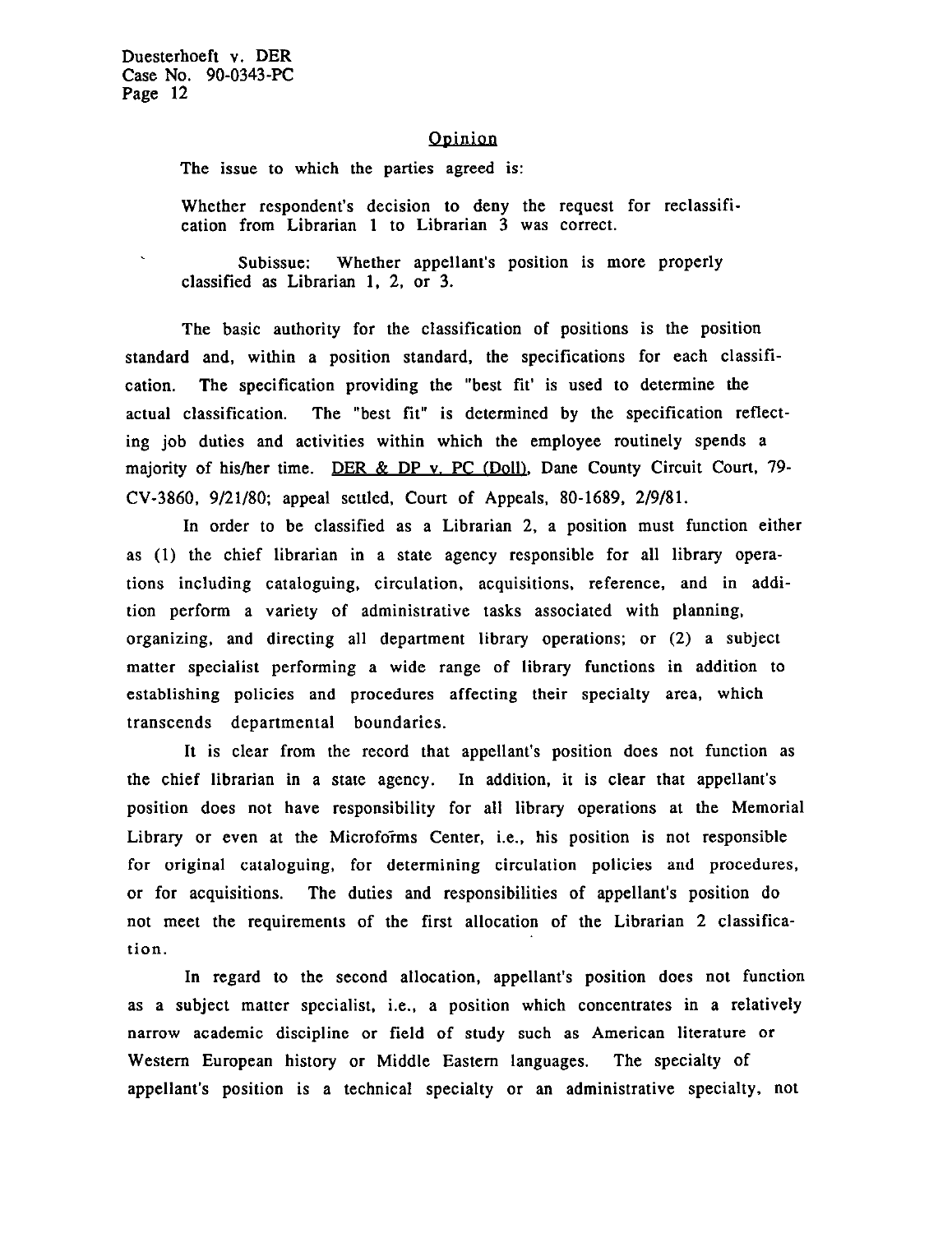a subject matter specialty. In addition, the policies and procedures established by appellant's position are operational policies limited to the operation of the Microforms Center, i.e., they do not transcend departmental boundaries.

The specification for the Librarian 2 classification goes on to state that "positions of a similar kind, level. scope, and complexity" should also be allocated to this classification. However, the professional library work performed by appellant's position primarily involves secondary cataloguing work, i.e., work to assist those doing original cataloguing or work augmenting the original cataloguing done by the cataloguing department; and reference work which depends not on appellant's expertise in a particular subject matter but on his administrative expertise in regard to the manner in which the Microforms Center collection has been organized. In contrast, the Librarian 2 positions offered for comparison purposes in the hearing record (See Findings of Fact 10.b. and lO.c., above) perform collection development and acquisition; establish library-wide policies and procedures; have expertise (in the case of the Boehnen position) in the subject areas of health, welfare, vocational rehabilitation, mental health, and juvenile justice, and (in the case of the Sager position) in the area of education; and perform complex research in their respective subject areas on a statewide basis. The professional librarian responsibilities of appellant's position do not compare favorably with the professional librarian responsibilities of these positions.

In order to be classified at the Librarian 3 level, a position must be responsible for providing professional library services to any statewide library system, for providing professional library services to patrons on a nationwide basis, performing in a unit which is a depository for unique or specialized materials; and functioning under the general supervision of a Librarian Supervisor. Appellant's position does not function within a statewide library system and while he functions under an academic position filled by a professional librarian, appellant does not function under the general supervision of a Librarian Supervisor. Appellant's position on occasion performs research and provides materials to patrons on a nationwide basis although, again, this research is not based on appellant's expertise in a particular subject matter but on his administrative expertise in regard to the manner in which the Microforms Center collection has been organized. Appellant's position does perform in a unit which is a depository for unique or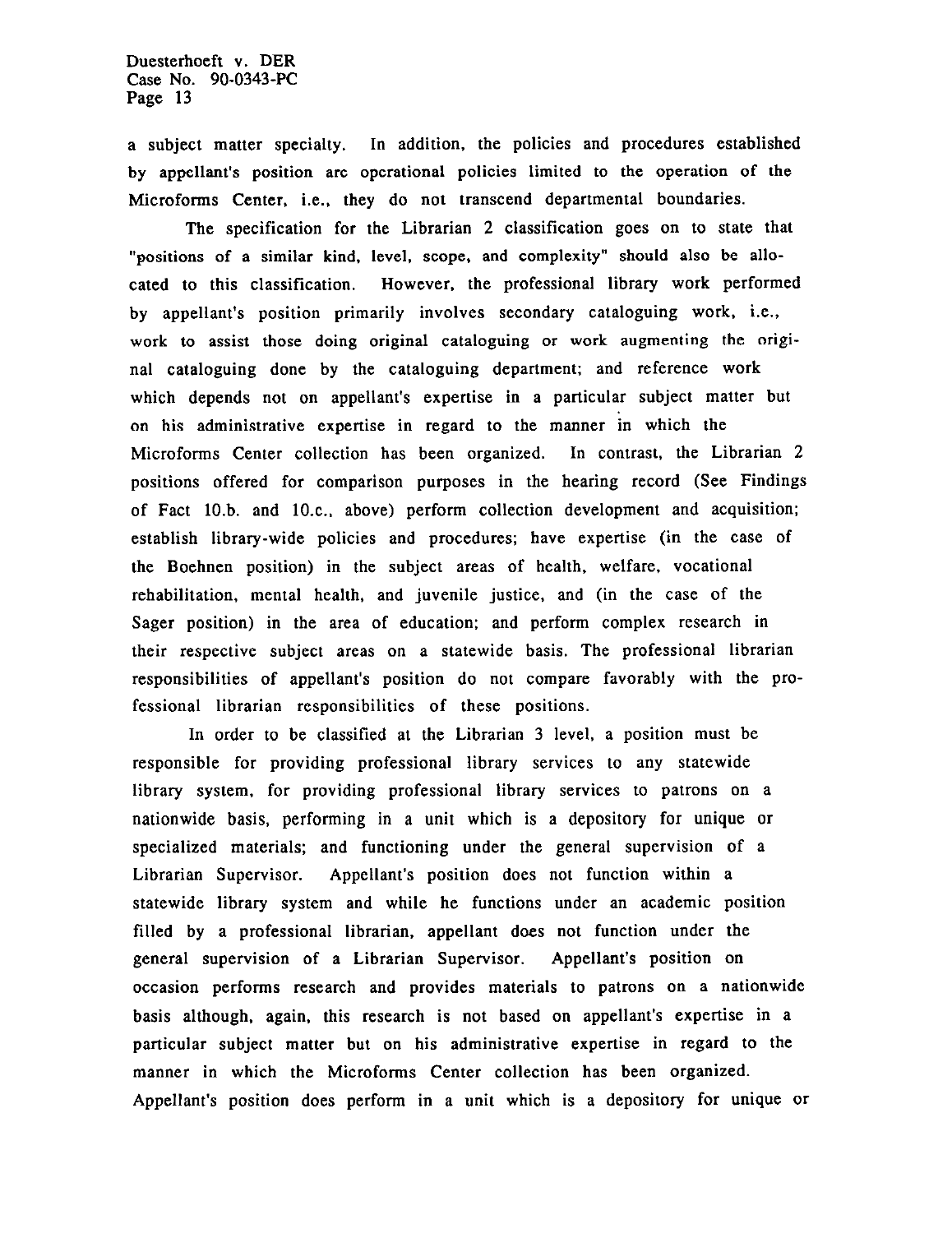specialized materials. Appellant's position does meet some of the requirements for classification at the Librarian 3 level, but the majority of his functions (based on time percentages) are not defined at the Librarian 3 level.

The Librarian 3 classification also states that "positions of a similar kind, level, scope and complexity will also be allocated to this level." The Librarian 3 position offered for comparison purposes (see Finding 10b) appears to have greater involvement in the development of policies and procedures governing the functioning of the State Historical Society (SHS) microforms unit; has a subject matter expertise in the area of genealogy and genealogical research and performs complex research in this area on a nationwide basis; and performs some original cataloguing. The professional library responsibilities of appellant's position do not compare to those of this position both when compared to the definition of a Librarian 3 and the classification factors identified in the specifications (Finding #9) as they relate to internal and external contacts, organizational status and development of program policies. While appellant's unit is certainly important, its input is internal to its patrons and is accomplished using either the policies, procedures and guidelines set by the Memorial Library or other governmental agencies. Appellant has certainly developed an internal organization of his materials which provides both an effective and efficient basis for use by academic staff. However, this is not the scope or the level of impact envisioned in the Librarian 3 classification specifications.

Lastly, the appellant contends that his position description was not accurate. Based on the record, the Commission concludes that appellant is not arguing that his position description did not accurately define appellant's duties and responsibilities per se, but rather that the scope, level, and complexity of these duties were not properly understood or analyzed in relation to the classification specifications. As indicated above, appellant has not shown that the majority of his duties and responsibilities are best defined at the Librarian 2 or at the Librarian 3 level.

The specification for Librarian 1 positions identifies generalist positions which perform a variety of professional library functions such as reference, circulation, and original cataloguing. Appellant's position does perform extensive reference and circulation functions as a generalist within the Microforms Center and does some secondary cataloguing. This specification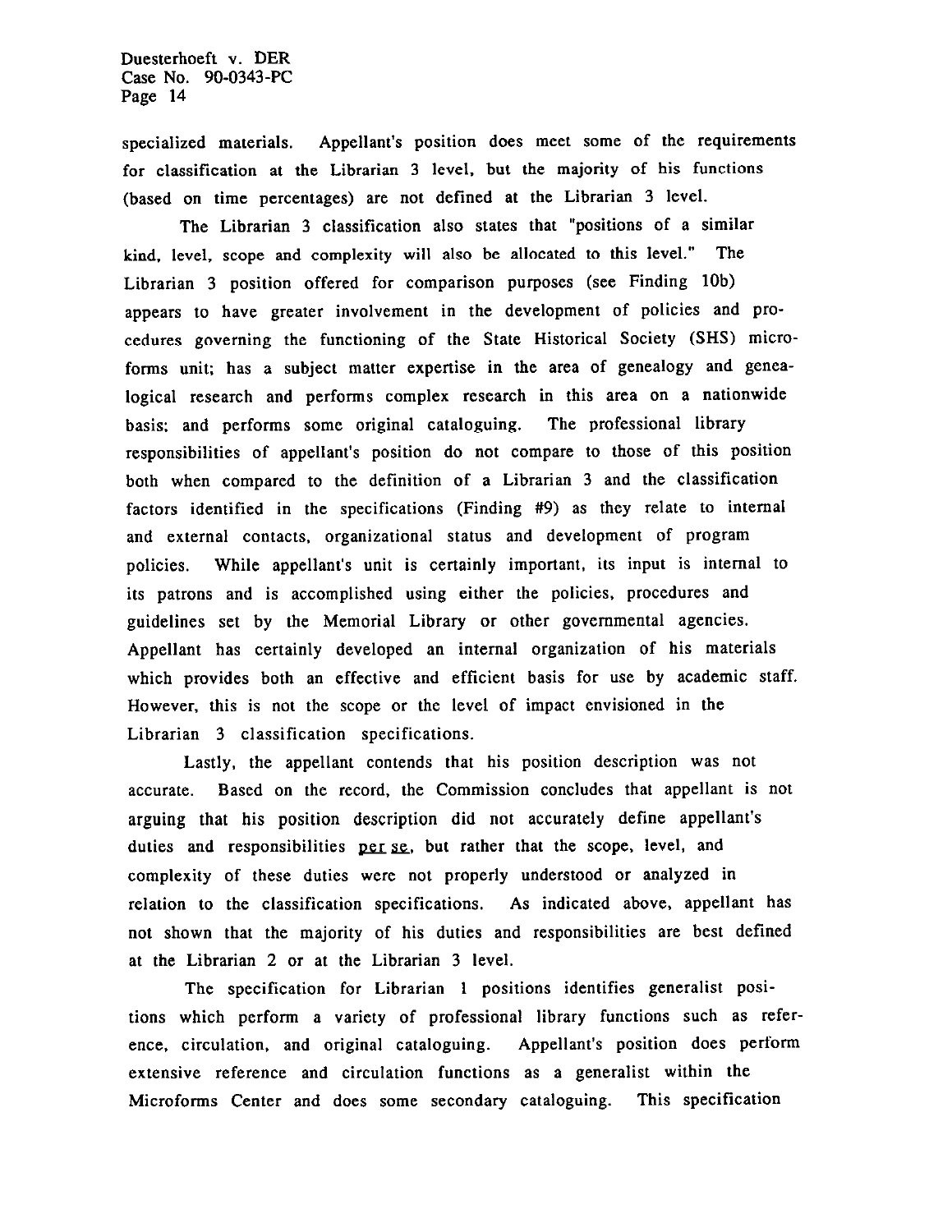appears to better describe the primary emphasis of appellant's position than the Librarian 2 or Librarian 3 classification specifications.

The issue before the Commission is one of which classification best describes those duties and responsibilities to which appellant's position devotes the majority of time. While the record is clear that appellant's performance is more than satisfactory and his work valuable and of significant assistance to the academic community, these are not matters recognized by the relevant classification specifications in determining the appropriate classification of appellant's position. The Commission looks at the classification specifications and comparison positions to determine the "best fit" for a given position. Factors related to a perceived bias on the part of the respondent in opposition to having jobs in the classified service above the Librarian 1 level are not determinative because the actual duties and responsibilities assigned to a position are what the Commission reviews.

Argument was presented relating to the Librarian 3 requirement that positions report to a position classified as a Librarian Supervisor. Appellant argued that, since higher level professional librarian positions at the Memorial Library are unclassified, academic staff positions, this was an impossible requirement for him to satisfy. However, in view of the fact that appellant's position did not meet the other Librarian 3 requirements, it was not necessary for the Commission to address this argument. In addition, in general, it would appear that this requirement could be met by showing that a position is supervised by a position which is comparable to a Librarian Supervisor position.

Based on the above, the Commission concludes that the majority of appellant's duties and responsibilities are most appropriately identified at the Librarian 1 level.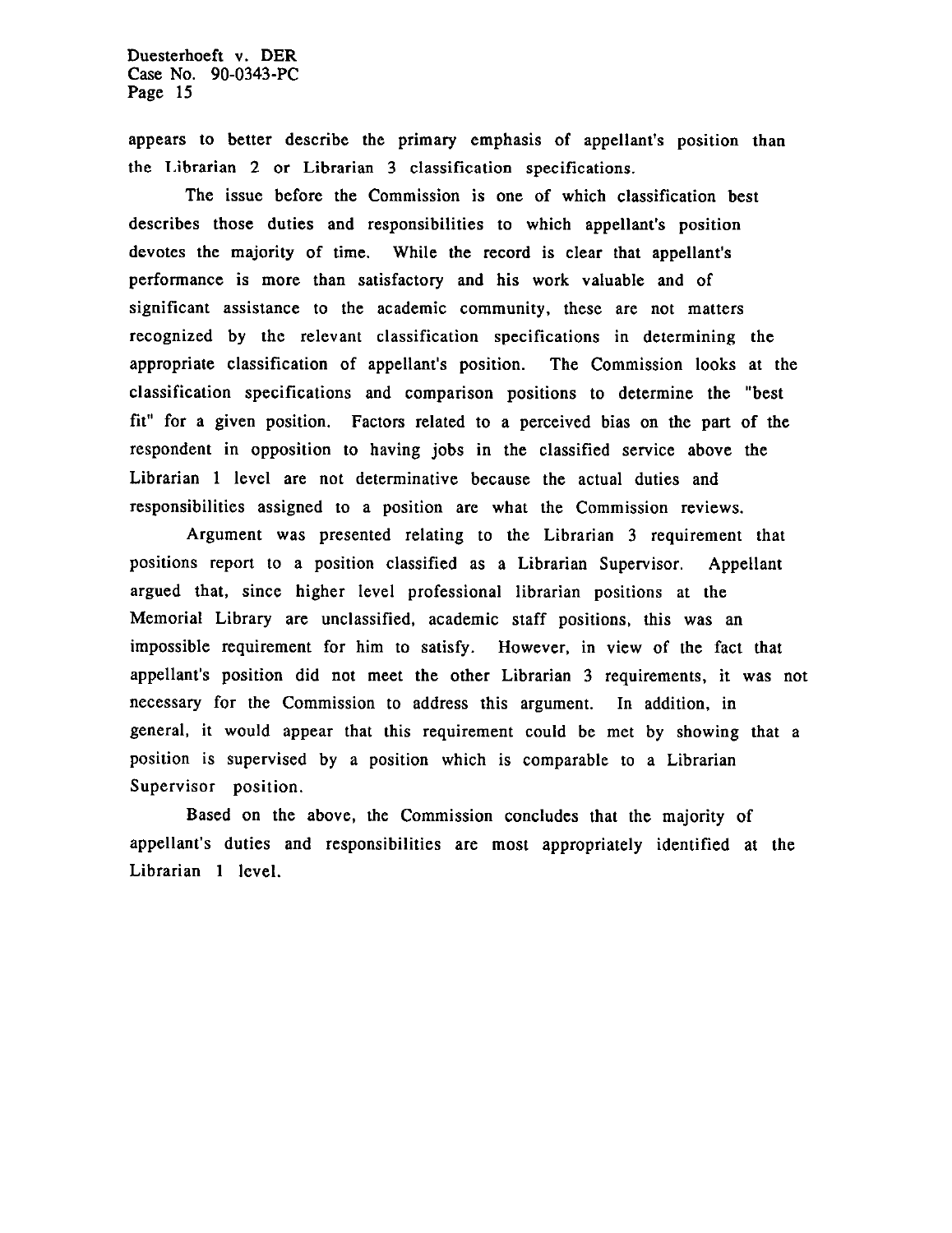# Order

The action of respondent is affirmed and this appeal is dismissed.

Dated: December 17, 1992 STATE PERSONNEL COMMISSION McCALLUM, Chairperson LRM/lrm/gdt DONALD R.

**GERALD F. HODDINOTT, Commissioner** 

Parties:

Edward L. Duesterhoeft 100 Hwy. 69 P. 0. Box 951 New Glarus, WI 53574

Jon E. Litscher Secretary. DER 137 E. Wilson Street P. 0. Box 7855 Madison, WI 53707-7855

#### **NOTICE**

# OF RIGHT OF PARTIES TO PETITION FOR REHEARING AND JUDICIAL REVIEW OF AN ADVERSE DECISION BY THE PERSONNEL COMMISSION

Petition for Rehearing. Any person aggrieved by a final order may, within 20 days after service of the order, file a written petition with the Commission for rehearing. Unless the Commission's order was served personally, service occurred on the date of mailing as set forth in the attached affidavit of mailing. The petition for rehearing must specify the grounds for the relief sought and supporting authorities. Copies shall be served on all parties of record. See §227.49, Wis. Stats., for procedural details regarding petitions for rehearing.

Petition for Judicial Review. Any person aggrieved by a decision is entitled to judicial review thereof. The petition for judicial review must be filed in the appropriate circuit court as provided in  $\S 227.53(1)(a)3$ , Wis. Stats., and a copy of the petition must be served on the Commission pursuant to